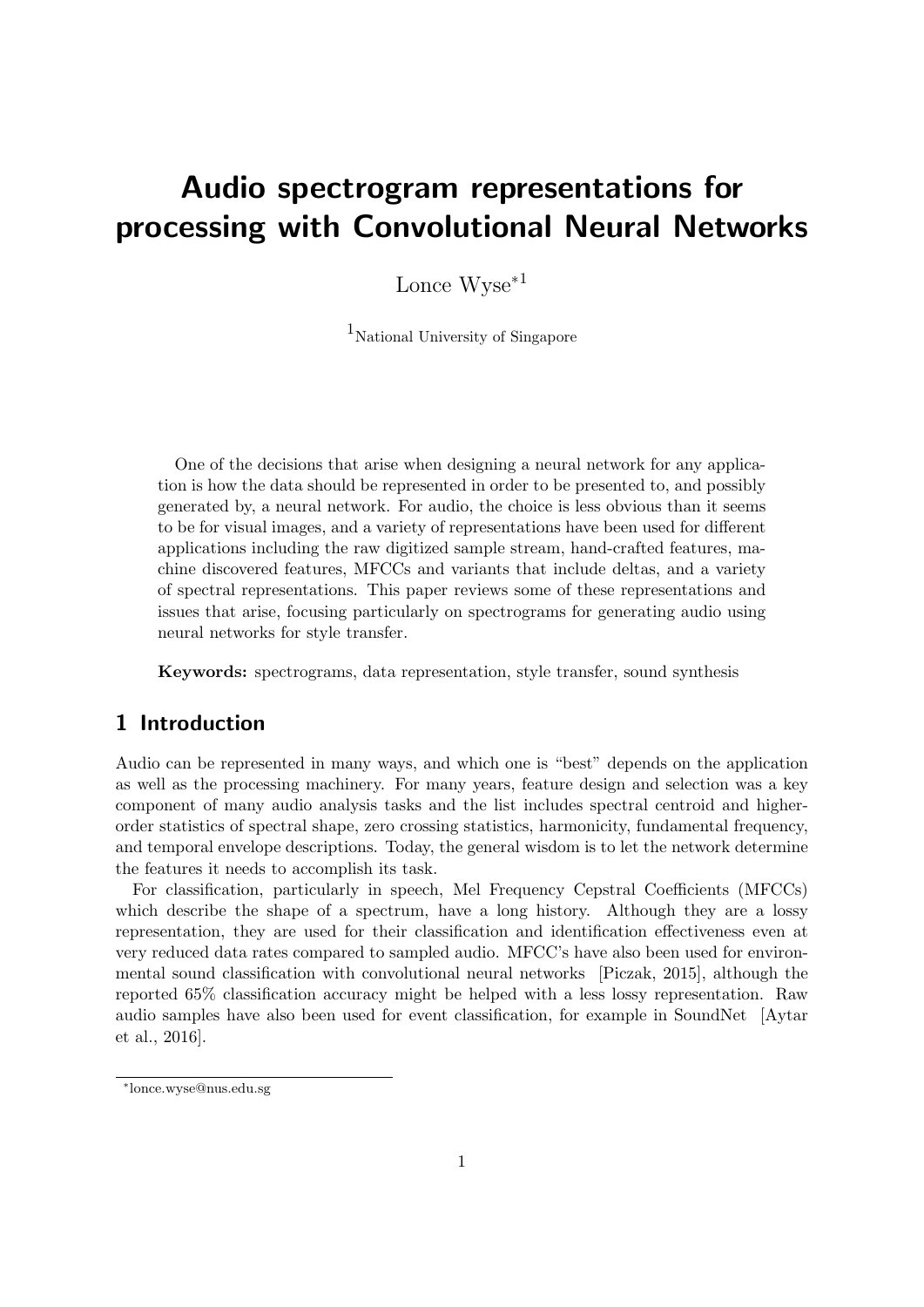#### 2 Sound Representation for Generative Networks

For generative applications, a representation that can be used to synthesize high-quality sound is essential. This rules out "lossy" representations such as MFCCs and many hand-crafted feature sets, but still leaves several options.

Raw audio samples are lossless and trivially convertible to audio. WaveNet [\[van den Oord](#page-4-2) [et al.,](#page-4-2) [2016\]](#page-4-2), is a deep convolutional net (not recurrent) that uses raw audio samples as input and is trained to predict the most likely next sample in a sequence. During the generative phase, each predicted sample is incorporated into the sequence used to predict the following sample. With "conditioning" information (such as which phoneme is being spoken) provided along with input, interesting parametric control at synthesis time is possible. WaveNet implementations run as deep as 60 layers, and raw audio is typically sampled at rates ranging from 16K to 48K per second, so synthesis is slow at many minutes of processing per second of audio.

Magnitude spectra can also be used for generative applications given techniques for deriving phase from properties of the magnitude spectra to reconstruct an audio signal. The most oftenused phase reconstruction technique comes from [Griffin and Lim](#page-4-3) [\[1984\]](#page-4-3), which is implemented in the Librosa library [\[McFee et al.,](#page-4-4) [2015\]](#page-4-4). However, it involves many iterations of forward and inverse Short-time Fourier Transforms (STFTs), and is fundamentally not real time (the whole temporal extent of the signal is used to reconstruct each point in time), and is plagued by local minima in the error surface that sometimes prevent high-quality reconstruction. Recent research has produced methods that are theoretically and in practice real time [\[Zhu et al.,](#page-4-5) [2007\]](#page-4-5) [Pruša and Søndergaard, [2016\]](#page-4-6); methods that can produce very convincing transients  $(temporally compact events)$  [Pruša, [2017\]](#page-4-7); and non-iterative methods of reasonable quality that are as fast to compute as a single STFT [\[Beauregard et al.,](#page-4-8) [2015\]](#page-4-8).

Spectrograms are 2D images representing sequences of spectra with time along one axis, frequency along the other, and brightness or color representing the strength of a frequency component at each time frame. This representation is thus at least suggestive that some of the convolutional neural network architectures for images could be applied directly to sound.

Style transfer [\[Gatys et al.,](#page-4-9) [2015\]](#page-4-9) is a generative application that uses pre-trained networks to create new images combining the content of one image and the style of another. Because of the plethora of image networks available (e.g. VGG-19 [\[Simonyan and Zisserman,](#page-4-10) [2014\]](#page-4-10) pre-trained on the 1.2M image database ImageNet [\[Deng et al.,](#page-4-11) [2009\]](#page-4-11)) and the dearth of networks trained on audio data, the question naturally arises as to whether the image nets would be useful for audio style transfer representing audio spectrogram images. We ran some experiments with the pre-trained VGG-19 network, with the goal of superimposing "style" or textural features from one spectrogram on the "content" or structural features of another. The features were defined as in [\[Gatys et al.,](#page-4-9) [2015\]](#page-4-9), so that content features were just the activations in deeper layers of the network, and style features were defined as the Gram matrix, a second-order measure derived from activations on several shallower layers.

In order to use spectral data for this purpose, several issues had to be addressed. Because image processing networks work on 3-channel RGB input, the single-channel magnitude values of the spectrograms must be duplicated across 3 channels to work with the pre-trained network. Since color channels are processed differently from each other in the neural network, the post-processing synthesized color image must be converted back to a single channel based on luminosity to be meaningful as a spectrogram.

Although processing sonograms as images "works" in the sense that visual characteristics are combined in interesting nonlinear ways, the resulting sounds are not nearly as compelling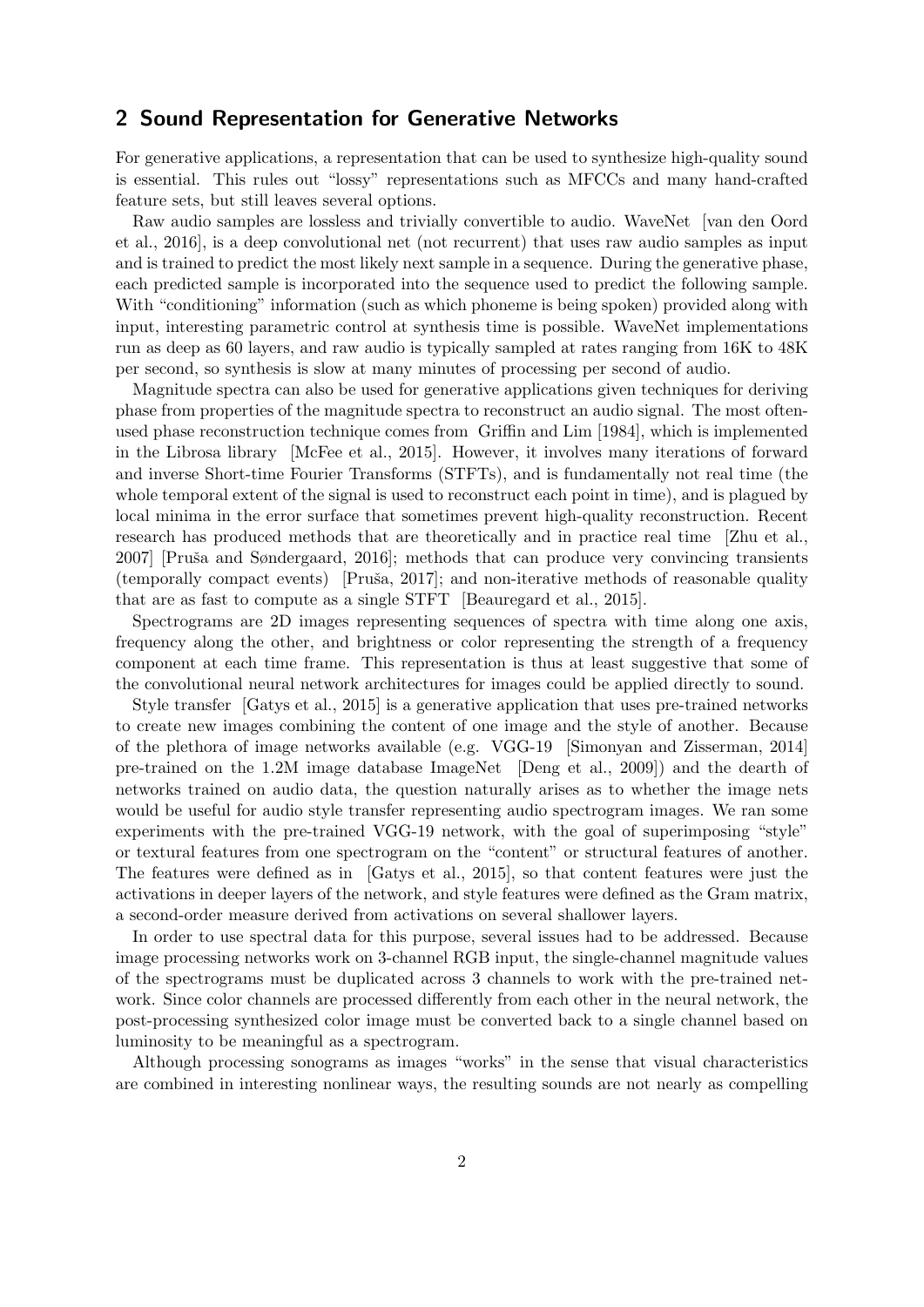as style transfer for visual images is. The issue is likely due to the difference between how sonic objects are represented in spectrograms compared to how visual objects are represented in 2D, and the way convolutional networks are designed to work with these images.

Convolutional neural networks designed for images use 2D convolution kernels that share weights across both the x and the y dimensions. This is based in part on the notion of translational invariance, which means that an image feature or object is the same no matter where it is in the image. For sonic objects in the linear-frequency sonogram, this is true when objects are shifted in the x dimension (time), but not when they are shifted in the y dimension (frequency). Audio objects consist of energy across the frequency dimension, and as a sound is raised in pitch, its representation not only shifts up, but changes in spatial extent. A log frequency representation may go some way to addressing this issue, but the non-local distribution of energy across frequency of an audio object might still be problematic for 2D convolution kernels. Sound images also present other challenges compared to visual images - for example, sound objects are "transparent" so that multiple objects can have energy at the same frequency, where a given pixel in a visual image almost always corresponds to only one object. In addition, audio objects are non-locally distributed over a spectrogram whereas visual objects tend to be comprised of neighboring pixels in an image.

Dmitry Ulyanov [Ulyanov and Lebedev](#page-4-12) [\[2016\]](#page-4-12) reports in a blog posting about using convolutional neural networks in a different way for audio style transfer. He uses spectrograms, but instead of representing the frequency bins as the y dimension in an image, he considers the different frequencies as existing at the same point in a 1D representation as stack of "channels" in the same way the 3 channels for red, green, and blue are stacked at each point in a 2D visual image. As in image applications, the convolution kernel spans the entire channel dimension; there is no small shared-weight convolution kernel that shifts along the channel dimension as it does in the spatial dimensions. The number of audio channels, typically 256 or 512, is much greater than the 3 channels used for color images, and the vertical dimension is reduced to one.

There are two remarkable aspects to the network used by Ulyanov for style transfer that differentiate it from the "classical" approach described by Gatys et al. [\[Gatys et al.,](#page-4-9) [2015\]](#page-4-9). First, the network uses only a single layer. The network activations driving content generation and those driving style generation come from one and the same set of weights. The difference between content and style thus comes not from the depth of the layers, but only from the difference between first-order and second-order measures of activation. Secondly, the network was not pre-trained, but uses random weights. The blog post claims this unintuitive approach generated results as good as any other, and the sound examples posted are indeed compelling.

To further investigate the utility of spectrogram representations and the hypothesis that weights are unimportant for style transfer, a network with two convolutional layers and two fully-connected layers was trained on the ESC-50 data set [\[Piczak,](#page-4-0) [2015\]](#page-4-0) consisting of 2000 5-second sounds. Sounds were represented as spectrograms consisting of 856 frames with 257 frequency bins, and the network was trained to recognize 50 classes. We then compared pre-trained and random weight values for style transfer<sup>[1](#page-0-0)</sup>.

Sonograms generated with different weight and noise conditions are shown in Figure [1.](#page-3-0) The content target is speech and the style target is a crowing rooster. This study shows a significant

<sup>&</sup>lt;sup>1</sup>The network was trained with 2 convolutional layers of 2048 and 64 channels resp., used relu activation functions, and each was followed by max pooling of size 2 with strides of 2. A fully connected final layer had 32 channels. A secondary classification was performed simultaneously (multi-task learning) as regularization, where sounds were divided into 16 balanced classes based on spectral centroid. Details and sound examples at http://lonce.org/research/audioST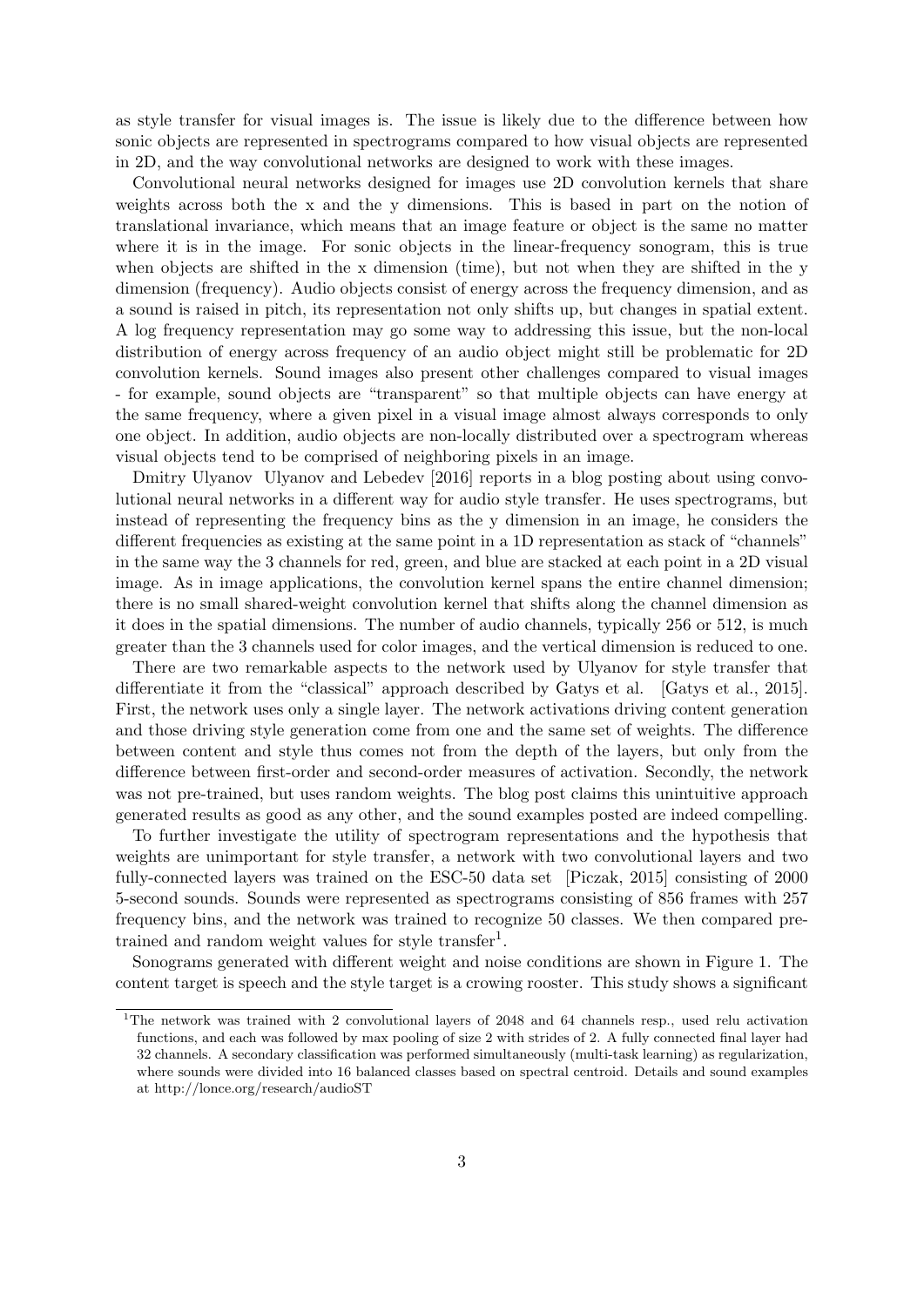difference between random and pre-trained weights. Additionally, the network trained for audio classification does not introduce the audible artifacts of the kind we found using an imagetrained network. Although style transfer does work without regard to weights based only on the first-order and second-order content and style matching strategy, a network trained for audio classification appears to generate a more integrated synthesis of content and style.



<span id="page-3-0"></span>Figure 1: a) With trained network weights and no added image noise, the result shows wellintegrated features from both style and content. b) With random weights, style influence is hard to detect and content sounds noisy. c) Adding noise to the initial image results in sound that has the gross amplitude features of the content and a noisy timber barely identifiable with the style source d) Random weights and added image noise cause the loss of any sense of either content and style.

For the architecture we used, style suffers more than content from noise effects, whether added to the initial image, or in the form of random weights. Also, to compensate for the reduction of parameters in the network when arranging frequency bins as channels, it is necessary to dramatically increase the number of channels in the network layer(s) in order for longer timescale style features to appear in the synthesis. Ulyanov used 4096 channels, we used 2048 in the first layer. This is both greater than the typical channel depth used in image processing networks, and greater than was necessary to pre-train the network on the classification task.

## 3 Summary

Spectral representations may have a role in applications that use neural networks for classification or regression. They retain more information than most hand-crafted features traditionally used for audio analysis, and are of lower dimension than raw audio. The are particularly useful for generative applications due to available techniques for reconstructing high-quality audio